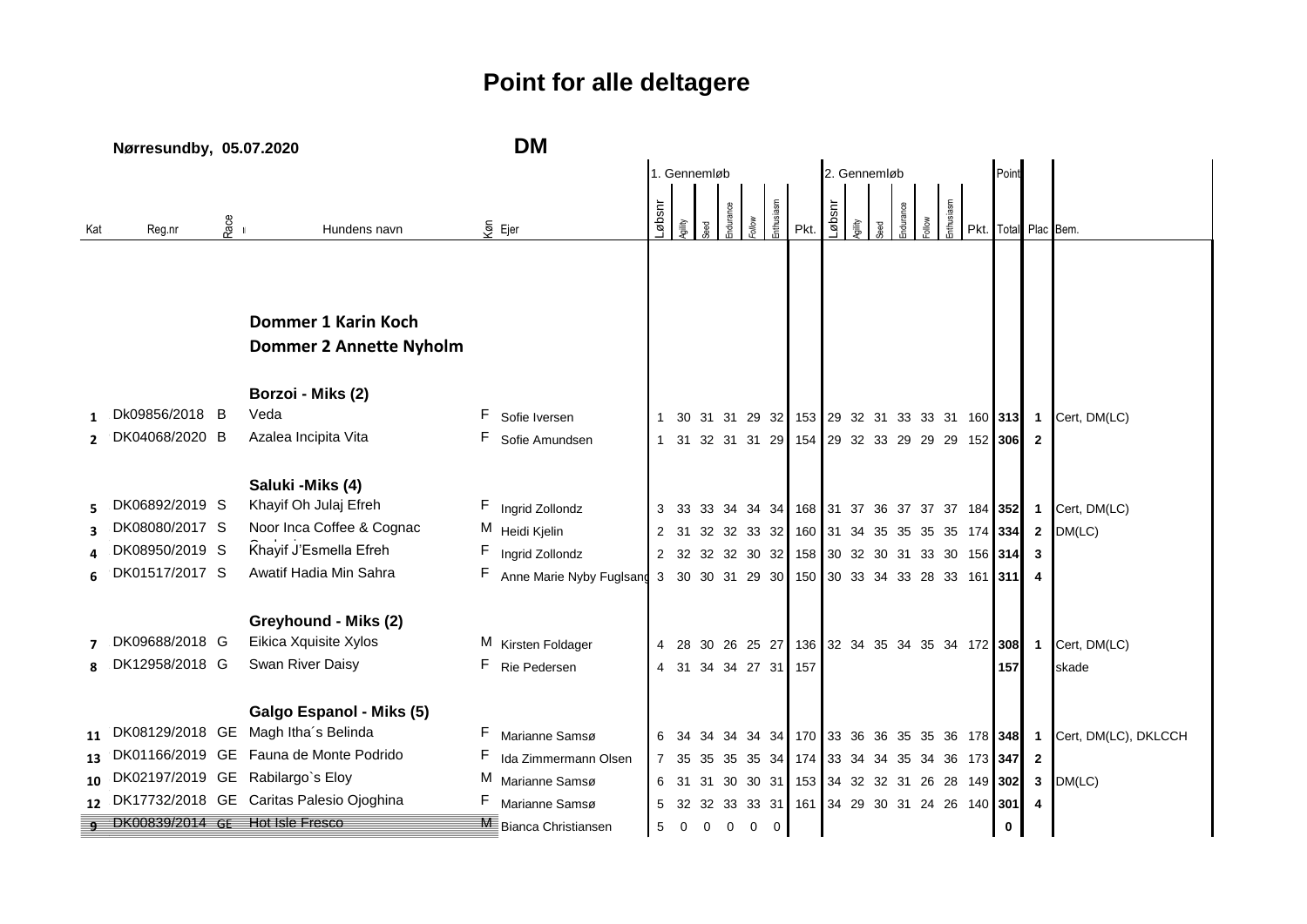|    |                    | Afghansk Mynde - Miks (6)      |                                                                               |      |             |             |            |                                                   |  |          |          |            |     |     |                         |                              |
|----|--------------------|--------------------------------|-------------------------------------------------------------------------------|------|-------------|-------------|------------|---------------------------------------------------|--|----------|----------|------------|-----|-----|-------------------------|------------------------------|
|    | 19 DK07878/2015 A  | Punapaulan Odette              | F Karin Jansz                                                                 |      |             |             |            | 10 31 32 33 32 32 160 36 33 33 34 33 33 166 326 1 |  |          |          |            |     |     |                         | Cert, DM(LC)                 |
|    | 18 DK 15639/2016 A | Jha`Kayla az Tarnak            | Jens Bolvig Kristiansen                                                       |      |             |             |            | 10 29 30 30 31 30 150 36 35 34 34 34 34 171 321 2 |  |          |          |            |     |     |                         |                              |
| 15 | DK07379/2017 A     | Abica's Wham Bam               | M Marianne Nielsen                                                            |      |             |             |            |                                                   |  |          |          |            |     |     |                         |                              |
|    | DK07879/2015 A     | Punapaulan Oline               | Merete Jørgensen                                                              |      |             |             |            | 8 28 28 28 30 28 142 35 31 31 31 32 29 154 296 3  |  |          |          |            |     |     |                         | DM(LC)                       |
| 17 | 14 DK13111/2014 A  | Alphaville's Ice To Eskimos    | M Kirsten Jensen                                                              |      |             |             |            | 9 28 29 29 26 27 139 35 32 31 31 28 30 152 291    |  |          |          |            |     |     | $\overline{4}$          |                              |
|    | 16 DK07381/2017 A  | Abicas Battlin Betty           |                                                                               |      |             |             |            | 8 27 27 27 21 21 123 37 31 31 32 33 32 159 282    |  |          |          |            |     |     | - 5                     |                              |
|    |                    |                                | F Børge Ringgaard                                                             |      |             |             |            | 9 29 29 30 25 20 133 37 0 0                       |  |          | $\Omega$ | $0\quad 0$ |     | 133 | - 6                     |                              |
|    |                    |                                |                                                                               |      |             |             |            |                                                   |  |          |          |            |     |     |                         |                              |
|    |                    |                                |                                                                               |      |             |             |            |                                                   |  |          |          |            |     |     |                         |                              |
|    |                    | Dommer 1 Ole Rosschou          |                                                                               |      |             |             |            |                                                   |  |          |          |            |     |     |                         |                              |
|    |                    | Dommer 2 Lars Johansen         |                                                                               |      |             |             |            |                                                   |  |          |          |            |     |     |                         |                              |
|    |                    | Whippet - Male (8)             |                                                                               |      |             |             |            |                                                   |  |          |          |            |     |     |                         |                              |
|    | 23 DK13519/2018 W  | <b>Stangers land Baikal</b>    | M Sybille Geberbauer Nielse 11 32 35 34 32 32 165 39 34 35 35 34 35 173 338 1 |      |             |             |            |                                                   |  |          |          |            |     |     |                         | Cert, DM(LC), DKLCCH         |
|    | DK183449/201 W     | Elisjeba's Ozzy son of Barneby | M Sybille Geberbauer Nielse 13 32 33 33 34 33 165 39 33 34 33 34 32 166 331 2 |      |             |             |            |                                                   |  |          |          |            |     |     |                         |                              |
| 26 | DK03949/2018 W     | Aaniston Available At Nine     | M Michella Bang                                                               |      |             |             |            | 11 32 31 33 31 32 159 38 31 32 33 33 33 162 321   |  |          |          |            |     |     | $\overline{\mathbf{3}}$ |                              |
| 21 | DK03359/2018 W     | A's Dream Of D-Aily Drone      | M Annette Nyholm                                                              |      |             |             |            | 14 31 33 33 32 33 162 38 32 31 30 33 33 159 321   |  |          |          |            |     |     | 4                       |                              |
|    | 25 DK12187/2016 W  | Frontrunner's Watch N' Learn   | M Karin Koch                                                                  |      |             |             |            | 13 31 32 31 29 33 156 40 32 32 30 29 32 155 311   |  |          |          |            |     |     | 5                       |                              |
|    | 20 DK03360/2018 W  | A's dream of D-Aily Deluxe     | M Cecilia Hertzog                                                             |      |             |             |            | 12 34 30 31 31 32 158 41 0                        |  | $\Omega$ | $\Omega$ | 0          | - 0 | 158 |                         | gennemførte ikke 2.gennemløb |
|    | DK02878/2018 W     | Hopway Everything I Need       | M Dorthe Hansen                                                               |      |             |             |            | 14 33 31 32 28 32 156 41 0                        |  | $\Omega$ |          | $0\quad 0$ |     | 156 |                         | gennemførte ikke 2.gennemløb |
|    | 27 DK11370/2015 W  | Dunlop z Úplňku                | M Christina Alfast                                                            |      |             |             |            | 12 32 31 31 29 32 155 40 0                        |  | $\Omega$ | $\Omega$ | $0\quad 0$ |     | 155 |                         | trukket efter 1.gennemløb    |
|    |                    |                                |                                                                               |      |             |             |            |                                                   |  |          |          |            |     |     |                         |                              |
|    |                    | Whippet - Female (7)           |                                                                               |      |             |             |            |                                                   |  |          |          |            |     |     |                         |                              |
|    | 32 DK19819/2019 W  | Canela de Lobito Azul          | F Birgitta Ott                                                                |      |             |             |            | 16 34 34 35 36 33 172 43 33 32 33 29 32 159 331 1 |  |          |          |            |     |     |                         | Cert, DM(LC)                 |
|    | DK02388/2017 W     | Sea Leapard's What'sup Wendy   | Jonna Sørensen                                                                |      |             |             |            | 16 32 34 31 31 32 160 44 33 34 35 32 35 169 329 2 |  |          |          |            |     |     |                         |                              |
|    | 28 Dk 10155/2016 W | Gilda Gardenia Synergy         | Lene Heidemann Olsen                                                          |      |             |             |            | 15 32 32 31 34 32 161 43 31 32 31 26 32 152 313 3 |  |          |          |            |     |     |                         |                              |
|    | 34 DK18219/2015 W  | Frontrunners Italian Dreams    | Vibeke Simonsen                                                               |      |             |             |            | 15 31 32 29 30 32 154 42 33 32 30 32 31 158 312   |  |          |          |            |     |     |                         |                              |
|    | 30 DK12191/2016 W  | Frontrunner's Red Lipstick     | Jonna Sørensen                                                                |      |             |             |            | 17 30 31 29 26 31 147 44 32 33 31 30 32 158 305 5 |  |          |          |            |     |     |                         |                              |
|    | 35 dk14190/2016 W  | Dew Verchache Jaspis           | frank plith                                                                   |      |             |             |            | 17 31 30 30 25 31 147 42 32 32 29 27 31 151 298   |  |          |          |            |     |     | 6                       |                              |
|    | 31 DK03363/2018 W  | A's Dream Of D-Aily Desire     | Annette Nyholm                                                                | 18 0 | $\mathbf 0$ | $\mathbf 0$ | $0\quad 0$ |                                                   |  |          |          |            |     |     |                         | Stop i 1.gennemløb           |
|    |                    |                                |                                                                               |      |             |             |            |                                                   |  |          |          |            |     |     |                         |                              |